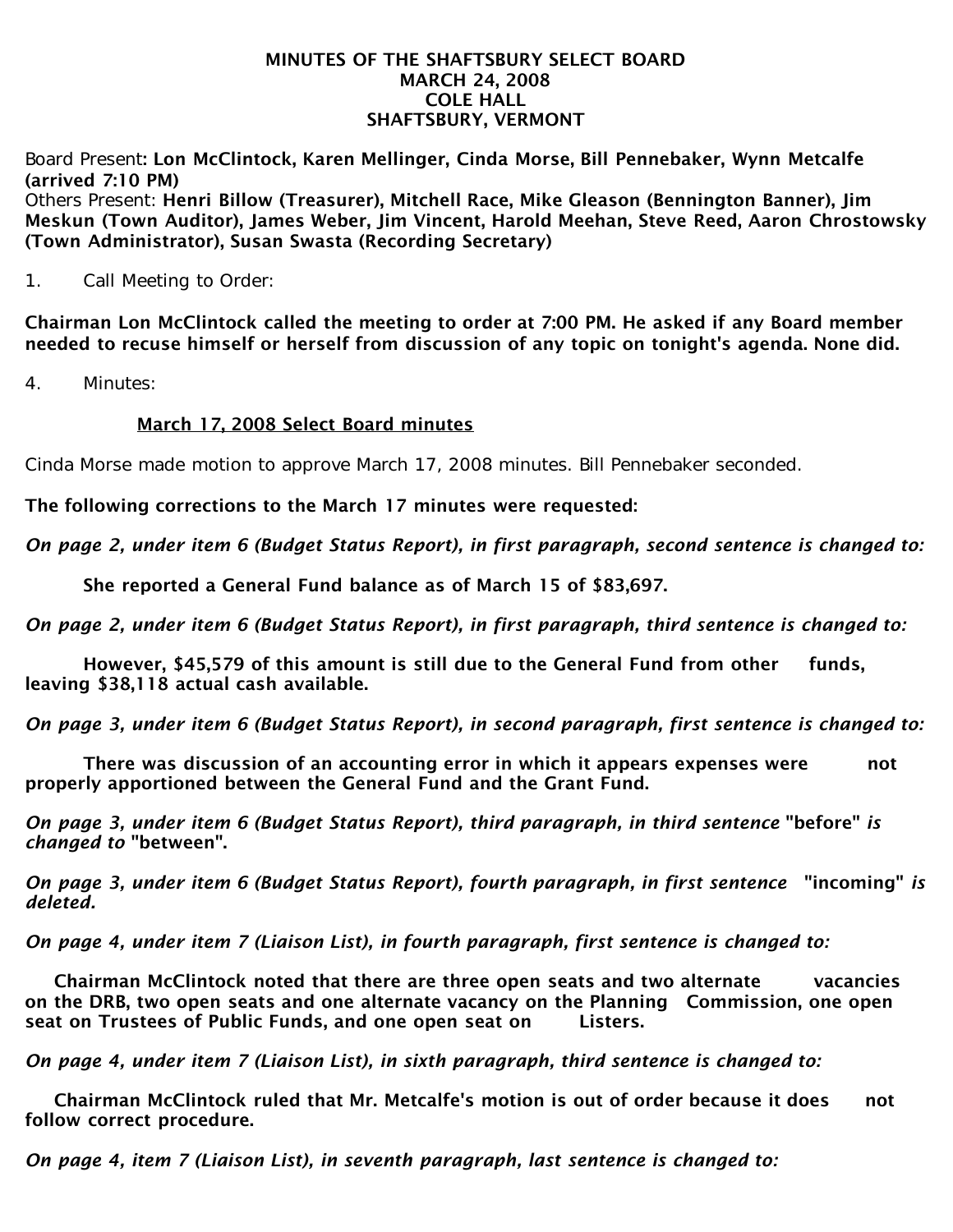Ms. Morse agreed to pull together a proposal for hiring a professional assessor for the meeting three weeks from tonight.

## *On page 5, under item 11 (Review Swap Shed Proposal), in sixth paragraph, first sentence is deleted.*

Motion to approve March 17, 2008 minutes as amended carried 5-0-0.

3. Warrants:

The following warrant was presented for approval:

## Payroll Warrant #40: \$ 6,560.72

Ms. Morse made motion to pay the payroll warrant. Karen Mellinger seconded. Motion carried 5-0-0.

4. Public Comments:

Town resident James Weber stated that the grader had scraped ice off of Shaftsbury Hollow Road, but that the road has still not been fixed two weeks after the storm. He described damage to his car. Mr. Chrostowsky replied that the road crew cannot do anything more until the road thaws because the grader blade cannot get through. Chairman McClintock noted that the second grader is available and will be out as soon as the roads are soft enough.

Harvest Hills resident Jim Vincent described a situation in which a resident on Harvest Hills Drive built a garage that was larger than specified in his permit. The garage extends onto his neighbor's property. Mr. Vincent said this has caused a lot of hard feelings, and has tied up both properties. It would not be possible to sell either property. He said that Zoning Administrator Tony Zazzaro sent letters to both property owners to have the garage removed.

Chairman McClintock described the process by which the Zoning Administrator gets a complaint and either cites for a violation or does not. In either case, the affected party can appeal to the DRB, which acts as the judicial body as to whether there is or is not a violation. Mr. Metcalfe said that only the person who built the garage should have received a violation. Ms. Morse asked if the neighbor had said that the garage is on his land, and Mr. Vincent replied that he did not realize it right away because it is off away from his house.

Mr. Metcalfe [a DRB member] offered to speak to Mr. Zazzaro about the matter. Chair-man McClintock stated that the Planning Commission supervises Mr. Zazzaro and should deal with it. Mr. Vincent said that it's awful for neighbors to have to go through this and that a person should have to have a lot surveyed before building. Chairman McClintock thanked him for bringing the matter to their attention.

Resident Steve Reed stated that the Town used to put gravel down to help with potholes while the roads are still frozen. He noted that Trumbull Hill Road is pretty bad and asked if it is possible to do this. Chairman McClintock replied that Road Foreman Ron Daniels says there is very little gravel left, and they are trying to put it on really damaged areas. Mr. Chrostowsky noted that gravel bounces off of a frozen road, so they are waiting for roads to thaw to deal with them.

Ms. Mellinger said that many residents are in the same situation and that the second grader will be out as soon as roads thaw. Mr. Weber, who is on the Fire Department, said that it would be hard to get a fire truck out to Shaftsbury Hollow, and that he would hate to damage a fire truck or risk having a house burn down. Mr. Chrostowsky said they will bring it up with Mr. Daniels this week.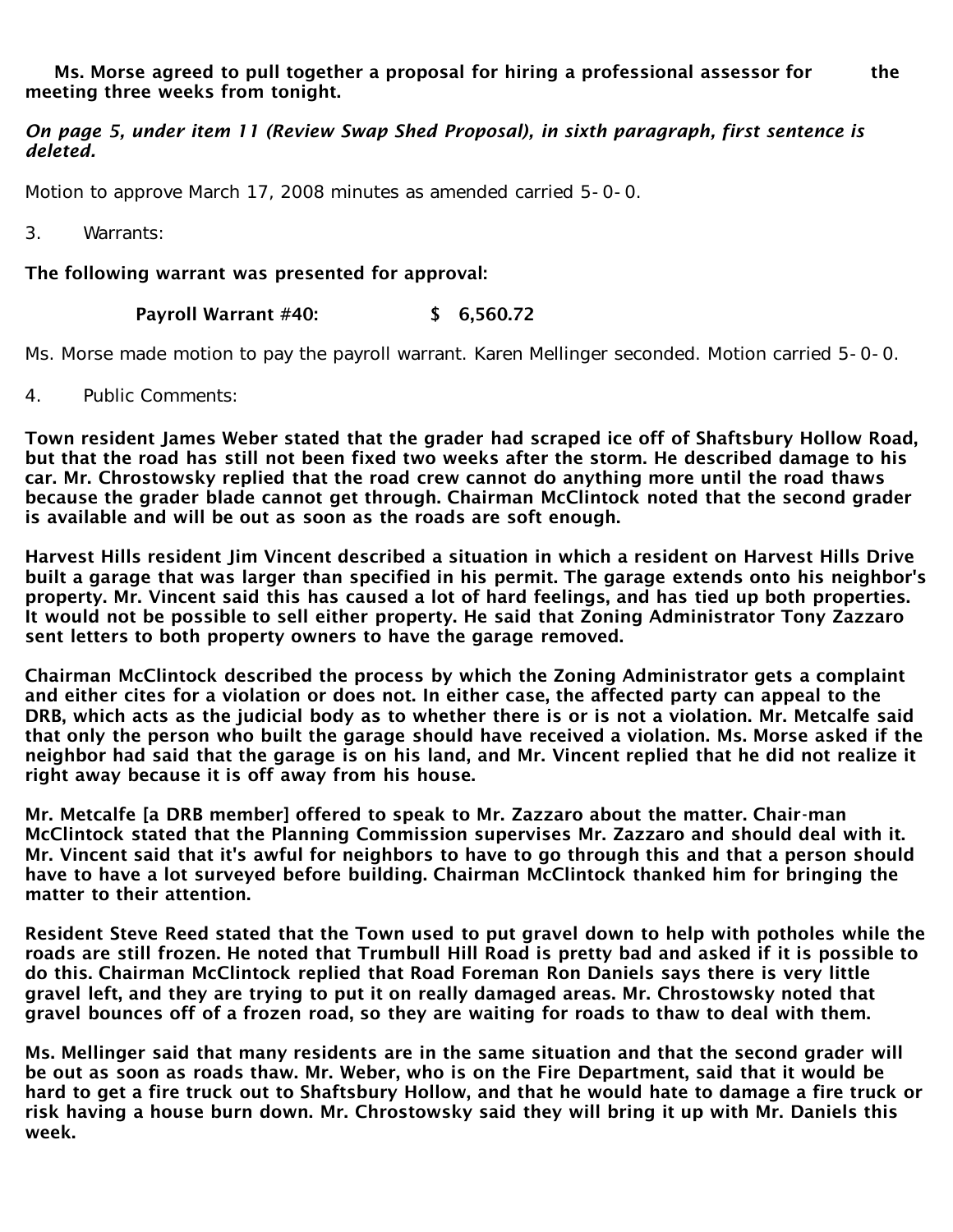Jim Meskun, a Town auditor, stated that he had heard about the discussion of Hawkins Fund money to pay for copier replacement. Ms. Morse clarified that the discussion concerned only the second floor copier, and an amount up to \$600. Mr. Meskun stated that the Fund is now at \$100,000, and that funds over \$80,000 may be used, but that it must stay at \$80,000. Chairman McClintock asked if there are any earmarks for Fund use, and Mr. Meskun replied that there are not.

Town lister Angie Abbatello stated that her impression is that the Hawkins Fund is to be used for Cole Hall maintenance. She does not think it should be used for equipment when so much needs to be done to the building.

5. Current Expense Note Authorization:

Town Treasurer Henri Billow stated that the \$150,000 line of credit will be effective from April 1 to June 27, at 2.5 % interest. They will not use all of it.

Ms. Mellinger made motion to sign the \$150,000 line of credit for current expenses. Mr. Pennebaker seconded. Motion carried 5-0-0.

Ms. Morse asked how the gap between anticipated revenues and anticipated expenses for the remainder of the fiscal year is being funded. She wants to make sure there is a strategy for addressing it. She asked how the \$11,000+ surplus shown on June 30, 2007 was allocated. Mr. Chrostowsky replied that \$10,000 went to the landfill reserve fund and the rest was put toward taxes.

There was discussion of the grants and matching funds issue raised at the last meeting, concerning expenses that evidently were not properly apportioned between the General Fund and the Grant Fund. Chairman McClintock described the grants accounting process. Ms. Morse stated that when the accounting gets straightened out there will be a \$33,000 deficit, and they need to know now so they can strategize. Chairman McClintock said that will be the first thing addressed at the next meeting. He stated that they need a definitive explanation by Monday of both accounting and fund balances.

6. Village Center Designation:

Ms. Morse explained the intent of the Village Center Designation to limit sprawl and support commercial activities in village centers. She went over the process involved, which includes input from the Select Board and regional commissions and definition of village center boundaries. Ms. Morse noted that boundaries may be noncontiguous, so both South Shaftsbury and Center Shaftsbury could be included. The area abutting North Bennington is also being looked at, but they are not sure it would make sense to include it. She said that the Economic Development Committee (EDC) will look at boundaries at their next meeting.

Ms. Morse described the advantages of the Village Center designation. These include tax credits for work on commercial buildings. The credits may be sold. She stated that the designation also brings prioritized consideration for state municipal planning grants and federal grants.

Ms. Mellinger made motion to express strong Select Board support of EDC efforts to gain Village Center designation status for Shaftsbury. Mr. Pennebaker seconded. Motion carried 5-0-0.

7. Zoning Application Fee Waiver:

Chairman McClintock stated that, according to Zoning Administrator Tony Zazzaro, the Select Board has historically waived zoning application fees for the school. The application is to build a new playground.

Ms. Morse made motion waive the zoning fee application for the Shaftsbury Elementary School. Ms.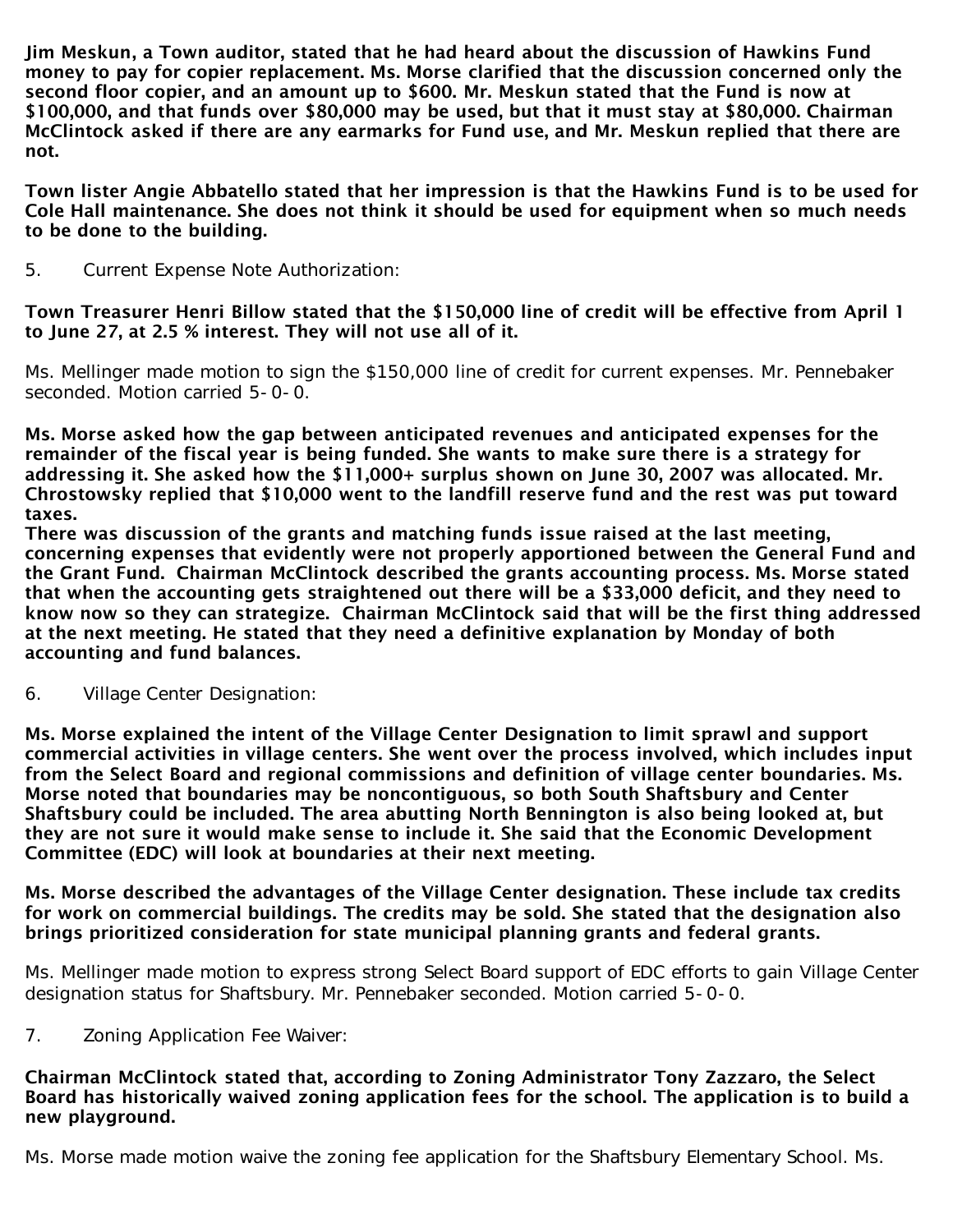Mellinger seconded. Motion carried 5-0-0.

## 8. Cemetery Lot Purchase:

Chairman McClintock stated that Carleen Lindgren's mother had purchased two grave sites in 1991. One will not be needed, and Ms. Lindgren would like the Town to buy it back. It was confirmed that the two lots had cost \$320, and that she wants \$160 for the single lot. Mr. Chrostowsky noted that there would be a \$95 charge to move the corner markers. Mr. Metcalfe said that he would move them at no charge.

Ms. Morse made motion to repurchase a cemetery lot from Carleen Lindgren for \$160. Ms. Mellinger seconded. Motion carried 5-0-0.

9. Pauper burial:

Chairman McClintock stated that the name of the individual involved will not be disclosed. He said that the person has been declared indigent, in which case responsibility can fall on the Town. Burial costs were \$1350, and the state would reimburse \$250.

There was discussion of whether or not the person was truly indigent, given that the person had owned property sold at tax sale for an amount that more than covered taxes. Ms. Mellinger said that it may need to wait until the estate goes through probate. After discussion, Chairman McClintock stated that the delinquent tax collector will be called, and the funeral home will be informed that the Board understands that there are assets available. The Board will act on this matter when more information is obtained.

10. Request for Financial Assistance:

Chairman McClintock stated that an elderly person needs \$1125 for a root canal. The Lions Club has pledged \$300 and is asking for funds from the Town. Jim Meskun referred to the description of the Julia Mattison Fund, showing that this is an appropriate use of the fund. Ms. Mellinger agreed that this fits the intent of the fund.

Mr. Metcalfe made motion to authorize payment of \$750 from the Julia Mattison Fund to the specified Shaftsbury resident. Ms. Mellinger seconded.

There was discussion of the specific costs involved. Mr. Chrostowsky said that the total is \$1125 and the Lions Club is paying \$300. The Town would pay \$750, leaving a \$75 balance.

Motion carried 5-0-0.

11. Appointment Process:

Mr. Chrostowsky stated that he has put out notices for Trustees of Public Funds and Listers. The notice for the DRB and Planning Commission will go out tomorrow. Letters of interest are due April 7. Ms. Morse said she would like the job descriptions to include information on time commitment involved.

Angie Abbatello stated that she needs help now and the money is in the budget. She said the Select Board does not hire, just approves or disapproves of a hire. Board members noted that it is appropriate for the Board to appoint a lister for the unexpired term. Chairman McClintock stated that Elaine Coonradt has said she is available for clerical help, and when a new person comes on board she would stop. He is not sure if the Board would have to approve clerical assistance.

The Board decided to cancel the lister ad Mr. Chrostowsky had prepared and place the notice under announcements instead. People will be directed to contact the Town office or Web site for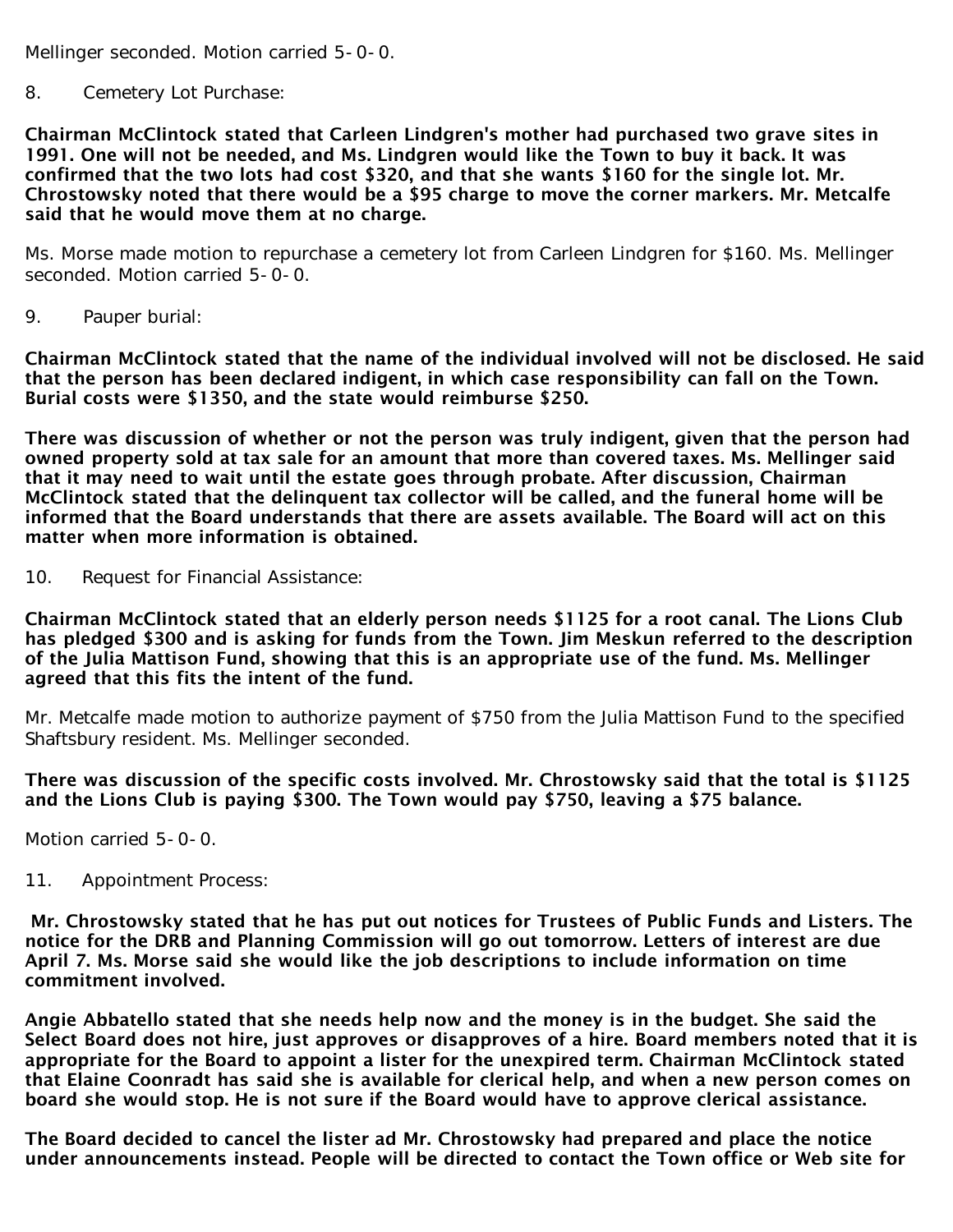more information about the position. There was discussion of whether all committees need to be reconstituted. Ms. Morse said that some committees are running fine, and it doesn't make sense to make people submit letters of interest. She noted that they have never had to submit letters for the EDC. Now may not be a good time to make this change. It was agreed that committees do not need to go under the appointment process.

Chairman McClintock stated that he would like the applications for the statutory positions to be discussed in executive session. Mr. Metcalfe said that last time the DRB had interviewed people and come back with recommendations, and that it makes sense to do it that way. Ms. Morse pointed out that the Select Board interviewed candidates last year only because the DRB and Planning Commission were reorganized.

Ms. Mellinger stated that that they had decided on a seven member DRB with two alternates, but the Vermont League of Cities and Towns (VLCT) recommends five members and two alternates. Mr. Metcalfe said they recommend either five or seven. He said that right now the DRB is working well with its seven members, and asked who would be asked to become alternates instead.

Ms. Mellinger said there is one DRB member whom she thinks would be better as an alternate, noting that he has recused himself in recent meetings. Chairman McClintock suggested putting a DRB discussion on the agenda and inviting DRB chairwoman Phylis Porio to participate. Ms. Morse said she does not see restructuring as the way to deal with a personnel issue. Chairman McClintock said it is the proper time to get feedback.

## 12. LaClair Road Box Culvert:

#### Mr. Chrostowsky stated that he has prepared the bid invitation. There is a 90% state matching grant for the box culvert.

Ms. Morse made motion to put the LaClair Road box culvert out to bid. Ms. Mellinger seconded. Motion carried 5-0-0.

13. Paving:

# Chairman McClintock stated that the paving projects are ready to bid.

Ms. Morse made motion to put the Cleveland Avenue and Church Street paving projects out to bid. Ms. Mellinger seconded. Motion carried 5-0-0.

14. Large Dump Truck:

#### Mr. Chrostowsky stated that the large dump truck approved by the Town is ready to bid. He is including the financing package in the bid.

Ms. Mellinger made motion to put the large dump truck purchase out to bid. Mr. Pennebaker seconded. Motion carried 5-0-0.

15. Other Business:

Ms. Morse stated that, in reference to an email from John Tiffany, she wants it to be clear that the conversation she had with him at the transfer station is not what came out in his email. The conversation concerned his contention that the road plan's incorrect number of houses for Shaftsbury Hollow Road affected its priority on the road plan. She had asked him if he has the final, revised road plan.

Mr. Pennebaker stated that methane measurements at the Eastman residence were again 0.0%, so he thinks methane is not a problem there. He discussed options for pumping the landfill either at